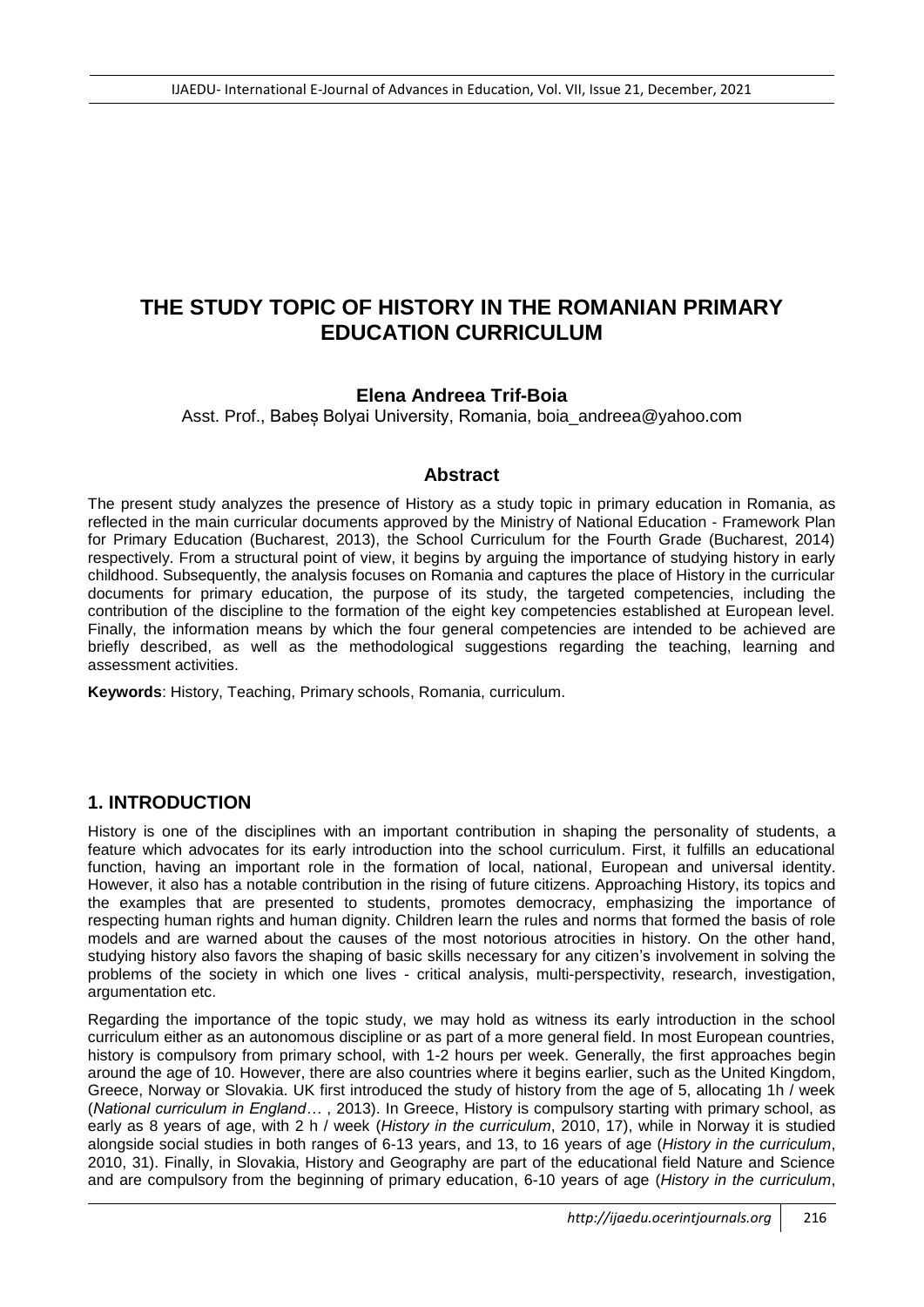#### 2010, 41).

The present study focuses on History teaching in primary education in Romania, with an emphasis on curricular documents' provisions. From a structural point of view, it begins with the argumentation of the importance of studying History in early childhood, in order to later focus exclusively on Romanian primary education, highlighting the purpose of teaching this discipline, the number of hours, skills and contents, and the school curriculum's authors' methodological suggestions as specialists in the history and sciences of education, respectively.

# **2. LEARNING HISTORY IN EARLY CHILDHOOD**

Although much discussion was devoted to the difficulties that learning history entails for children, there are studies that argue in favor of early age school curricular approaches to this discipline. They emphasize the ability of history to help young students understand the world in which they live, but also the need to lay down foundations of historical consciousness as early as possible. Thus, at the level of the European Union, in the report prepared during the conference on primary education, in 1983, attention was drawn to the imperative of studying History at this stage of schooling, stating that its omission would be completely "wrong" (Ann Low-Bee, 1997, 9). Children, the document explains, "must become familiar with historical processes as early as possible, must begin to learn a sense of the temporal world beyond the immediate, and identify historical testimonies in the environment in which they live and in society." (Ann Low-Bee, 1997, 9)

At the same time, a number of researchers drew attention to the topic, emphasizing the importance of studying children's History. Writing an article on early history teaching in education, Yngve Skjæveland, an education specialist at the Norwegian University of Science and Technology, argued for the need to study history in young children, pointing out that "although historical understanding in early childhood may be limited, teaching history in the education and care of the early child can lay the foundations of historical awareness and its further development in school" (Yngve Skjæveland, 2017, 8). In his investigation, Skjæveland also found the existence of an emerging historical consciousness in 5- and 6-year-olds (Yngve Skjæveland, 2017, 8). For her part, Hilary Cooper, historian and educator, professor at the University of Cumbria, UK, emphasized that the past is "a dimension of children's social and physical environment and they interact with it from birth" and put forward several arguments in support of that assertion: "they hear and use the vocabulary of time and change: old, new, yesterday, tomorrow, last year, before you were born, when mummy was little, a long time ago, once upon a time. They ask questions about the sequence and causes of events: when did we move here? Why? What happened in the story next? Children encounter different interpretations of past times in nursery rhymes and fairy stories, family anecdotes, theme parks, films and pantomime. They encounter historical sources: old photographs, a baby book, an ornament, a statue, a church, maybe a closed-down factory or a derelict cinema being replaced by new roads and flats ... before children start school there are many contexts in which they are implicitly aware of the past" (Hilary Cooper, 2002, 2). On the other hand, in the work "Doing History. Investigating with Children in Elementary and Middle Scools", Linda Levstik<sup>1</sup> and Keith Barton<sup>2</sup>, education specialists, highlighted the challenges of teaching history, appreciating that young students can learn successfully as teachers make connections between the knowledge they already have and those to be obtained (Linda Levstik, Keith Barton, 2001, 45). To achieve this goal, the two authors suggested approaching the personal history and family history, showing that in this way students will understand that they also have their own history and that it is much more significant when they study it with other histories (Linda Levstik, Keith Barton, 2001, 45). Finally, Lynne Dixon and Alison Hales, specialists in the early education of students, argued that the purpose of history is to ensure understanding of the present world, and therefore there should be no age limit for learning it (Yngve Skjæveland, 2017, 9).

On the other hand, the experience of teaching history shows us that its early introduction in the school curriculum has a positive impact on students. Analyzing the British history curriculum, Dean Smart and Penelope Harnett of the University of the West of England pointed out that, although the study of history in Key Stage 1 students was viewed with some reluctance by specialists, school practice with more than two decades of teaching has shown the opposite: "children are excited by history and are capable of asking and answering questions about the past", the two authors emphasized (Dean Smart, Penelope Harnett, 2009, 107). In fact, these encouraging results led the authors of "The Early Years Foundation Stage Curriculum" (0- 5 years) to suggest a series of activities for the development of historical thinking for preschoolers in the field of learning and development "Knowledge and understanding of the world" (Dean Smart, Penelope Harnett, 2009, 107).

<sup>-</sup>1 Professor in the Department of Curriculum and Instruction at the University of Kentucky, USA.

<sup>&</sup>lt;sup>2</sup> Professor in the Department of Curriculum and Instruction and Adjunct Professor of History at Indiana University, USA.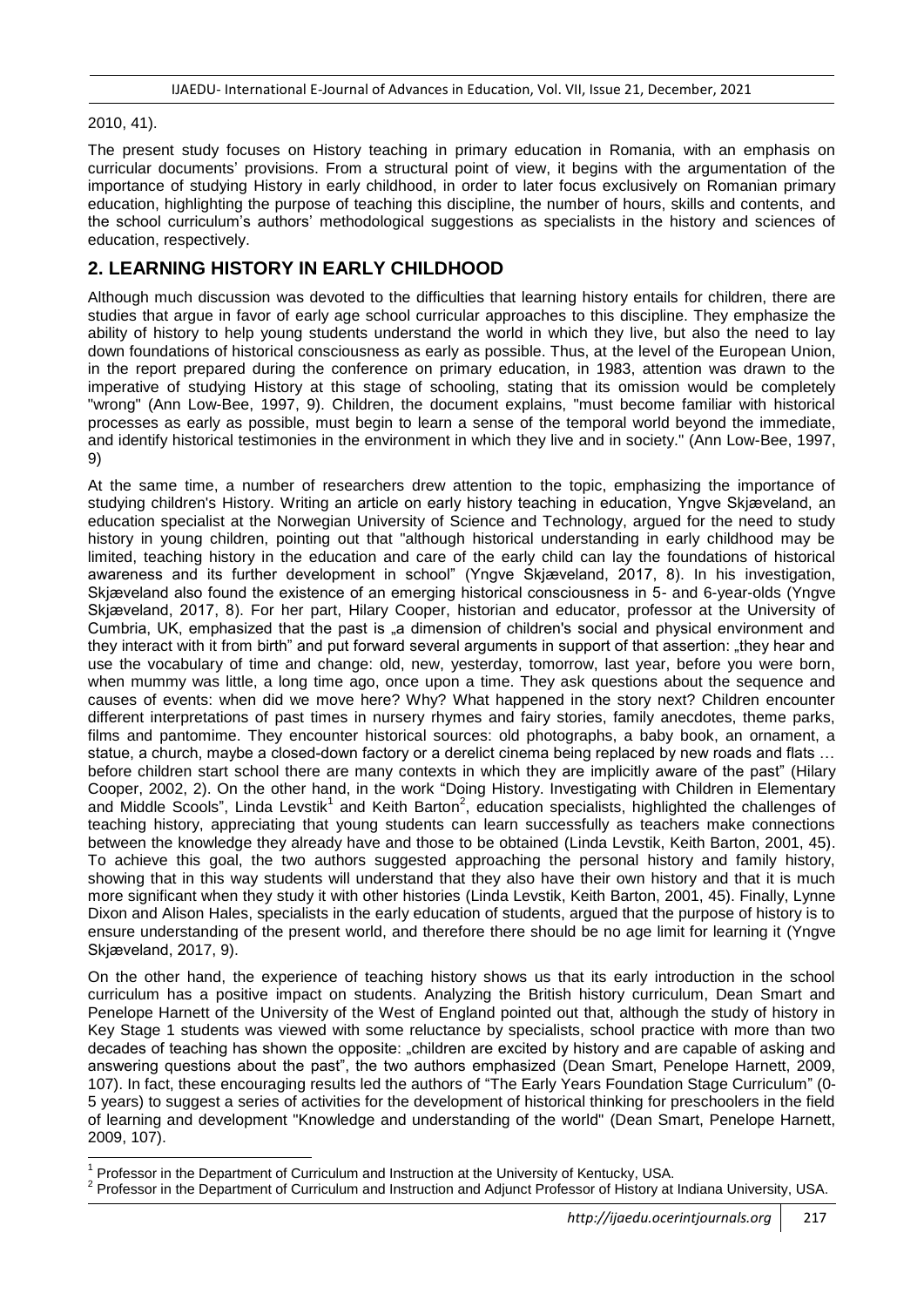# **3. THE STUDY OF HISTORY IN THE CURRICULAR DOCUMENTS INTENDED FOR THE ROMANIAN PRIMARY EDUCATION**

In Romania, primary education is the first stage of compulsory general education (*National education law*, 2011, no. 1, Title II, Art. 16, para. 1). It begins around the age of 6, with the preparatory class (CP), and continues later, between 7 and 11 years, with grades I-IV. The official document guiding this level of study, the Framework Plan for Primary Education, was approved by the Ministry of National Education (MEN) on March 12, 2013 and sets out the subjects to be studied according to the various types of schools, their succession by years of study, the number of hours allocated weekly and annually to each object. The grouping of disciplines is carried out, according to their common features (skills, values and attitudes, targeted behavior), in seven curricular areas: Language and Communication; Mathematics and Natural Sciences; Man and Society; Physical Education, Sports and Health; Arts; Technologies; Counseling and Guidance.

Within this school level, History is studied as an independent discipline with only one hour per week, in the fourth grade. It is part of the Man and Society curriculum area, along with disciplines such as Geography, Civic Education and Religion, contributing to shaping students' personalities by familiarizing them with aspects of the past of their hometown, the Romanian people and the European peoples with whom a common history is inherited. The rule for organizing contents is passing from simple to complex: it begins with the analysis of some familiar facts, of some data related to the family's and the students' communities' past, in order to finish with the examination of some themes regarding facts that are situated "at a greater distance in time and space" (*History School Curriculum for the Fourth Grade,* 2014). At the same time, by the nature of the selected contents, the curriculum for this discipline aims at integrating the elements of local history in the national history and the latter in the universal history, thus responding to the requirements formulated at the level of the European Union (Ann Low-Beer, 1997; Recommendation 15 (2001) of the Committee of Ministers to Member States on History Teaching in Twenty-First-Century Europe).

In Romanian education, History, like other disciplines, contributes to the formation of the 8 key competences necessary for members of the knowledge-based society (Recommendation of the European Parliament and of the Council of 18 December 2006 on key competences for lifelong learning, (2006/962/EC)):

 Communication in the native language, because History lessons involve openness to dialogue, discussions, debates, issues which address the building of communication skills - reading historical texts or sources, understanding the text message, formulating arguments, expressing them correctly, coherently, logically, etc.;

 Civic and interpersonal skills, as History emphasizes values and their assumption in relationships with peers - solidarity, respect for other cultures and civilizations etc. -, provides data related to the fundamental documents underlying the modern state, studies political and civil rights, managing to capture their birth and evolution to the present day;

 Cultural awareness and expression, because its study results in awareness of the local, national, European and global cultural heritage and provides basic knowledge of the major cultural works of mankind;

• Skills in mathematics and elementary skills in technology, by working with chronology, analysis of graphs, calculation of the reign of some personalities or of the military effectives etc.;

 Skills in the use of new information and communication technologies, by accessing manuals and electronic interactive materials, by using online sources of information in order to write reports, leaflets, drawings, portfolios, etc.;

 Communication in foreign languages by studying the etymology of some specialized terms, the pronunciation of the names of some states, of some settlements outside the country, the names of some personalities from the European or world history or the names of some institutions;

• Initiative and entrepreneurship, as history offers countless examples of economic success or failure as a result of policies promoted by states over time;

• Adopting new competences by the offered tasks, meant to stimulate individual or group work, through the efficient management of the working time, through the acquisition of new knowledge and skills, specific to this discipline.

Based on the 8 key competencies highlighted above, "The 4th Grade History Curriculum" (2014), an official document issued by the Romanian Ministry of Education and Research, establishes the general and specific competencies that the History study must develop in primary education. The general competences are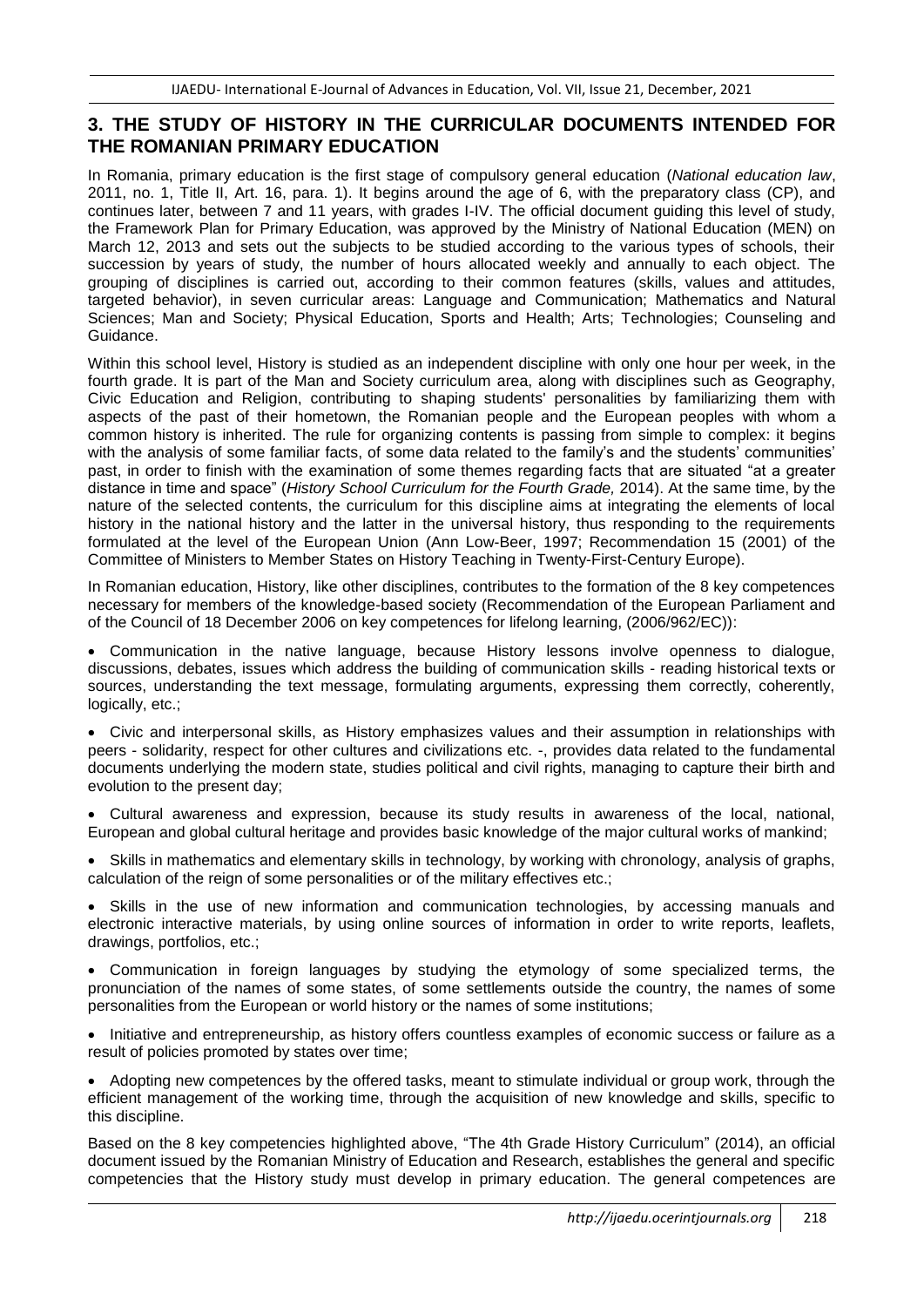defined as sets of knowledge, skills and attitudes that are to be formed through learning and that allow the identification and solution of problems specific to the field (*History School Curriculum for the Fourth Grade*, 2014, 2). They are competences with a high degree of generality, which are to be achieved during this educational cycle. The specific competences, in turn, are derived from the general ones and represent the particular stages of gradually achieving them, competencies formed during a single school year, respectively. They differ from one class to another, and mark the progress that students should make in the discipline. According to the document, the study of history in primary education contributes to the formation of the following general and specific skills:

1. *The time and space setting of the studied historical events*, which involve the chronological order of events in family life, the facts presented in a learning situation, the location in space of historical events, acknowledging people's pursuit for time and space significance.

2. *Exploring relevant sources to understand past and present facts and events*, respectively identifying historical sources using a variety of tools, including information and communication technologies, applying simple source analysis procedures to identify various information about the past, using historical sources for identifying the root causes, consequences and changing or unchanging elements in a certain period of time.

3. *The use of historical terms in different communication situations*, the recognition of historical terms in accessible sources, the correct use of accessible historical terms in oral and written communication situations.

4. *Forming a positive image about oneself and others*, determining the significance of past and present events, detecting similarities and differences between oneself and another, between people and groups, manifesting an open attitude in situations involving communication (*History School Curriculum for the Fourth Grade*, 2014).

The curriculum provides, by way of example, some suggestions for activities through which teachers would achieve the above competences. Generally, they are designed to promote active learning in history, through the use of modern teaching methods and means, by personally engaging students in order to develop their interest in the discipline: making role-plays / dramatizations of historical stories and legends, watching and discussing sequences from historical films or reports, observing digital maps and simulations of armed conflicts, making diaries, albums or posters, organizing exhibitions of drawings, paintings, collages on how the clothing of people in the past evolved, their tools, housing architecture etc..

The learning contents are presented according to a thematic criterion and contain elements of family history and local history, elements of history of the Romanian people and cohabiting peoples, as well as elements of European or universal history. Also, the study of aspects related to culture and heritage is promoted by introducing contents aimed at analyzing some historical places in the local community, some objectives of historical importance for Romania, as well as monuments and places included in the UNESCO heritage. In addition, it proposes a design principle that would capitalize on the school context, giving the teacher the opportunity to negotiate with students the option for certain topics of national or European history, depending on their interests, but also on the teaching resources available or the supporting elements provided by the educational institution. For example, in sections such as "Peoples of Yesterday and Today" or "Knowing the World by Travelers", the teacher is required to opt for at least one of the following contents in the program: "Dacians, Romans, Greeks, Gauls, Slavs, Turks, Romanians, French, Hungarians, Germans, Russians, Serbs and Bulgarians " (*History School Curriculum for the Fourth Grade*, 2014, 7), within the first theme, or "Marco Polo, Cristofor Columbus, Magellan, Badea Cârțan, Milescu the Swordbearer, Emil Racoviță, Alexander Csoma de Korosi, explorers of the 20th century" (*History School Curriculum for the Fourth Grade*, 2014, 7), in the second.

| <b>AREAS</b>                             | <b>THEMES</b>                                                                                                                                 |
|------------------------------------------|-----------------------------------------------------------------------------------------------------------------------------------------------|
| The past and the present of<br>around us | <b>notions</b> : past-present, (millennium,<br>decade.<br>Introductory<br>centurv.<br>historical epoch), historical space, historical sources |
|                                          | <b>Family:</b> family past, family holidays, free time, daily activities                                                                      |
|                                          | Local and national community: territory, housing and daily life, traditions,<br>holidays, religion, monuments of heroes                       |
|                                          | Minority communities on the territory of today's Romania                                                                                      |
|                                          | Yesterday's and today's childhood in the local community                                                                                      |
|                                          | Peoples of yesterday and today: location on the map, occupations,                                                                             |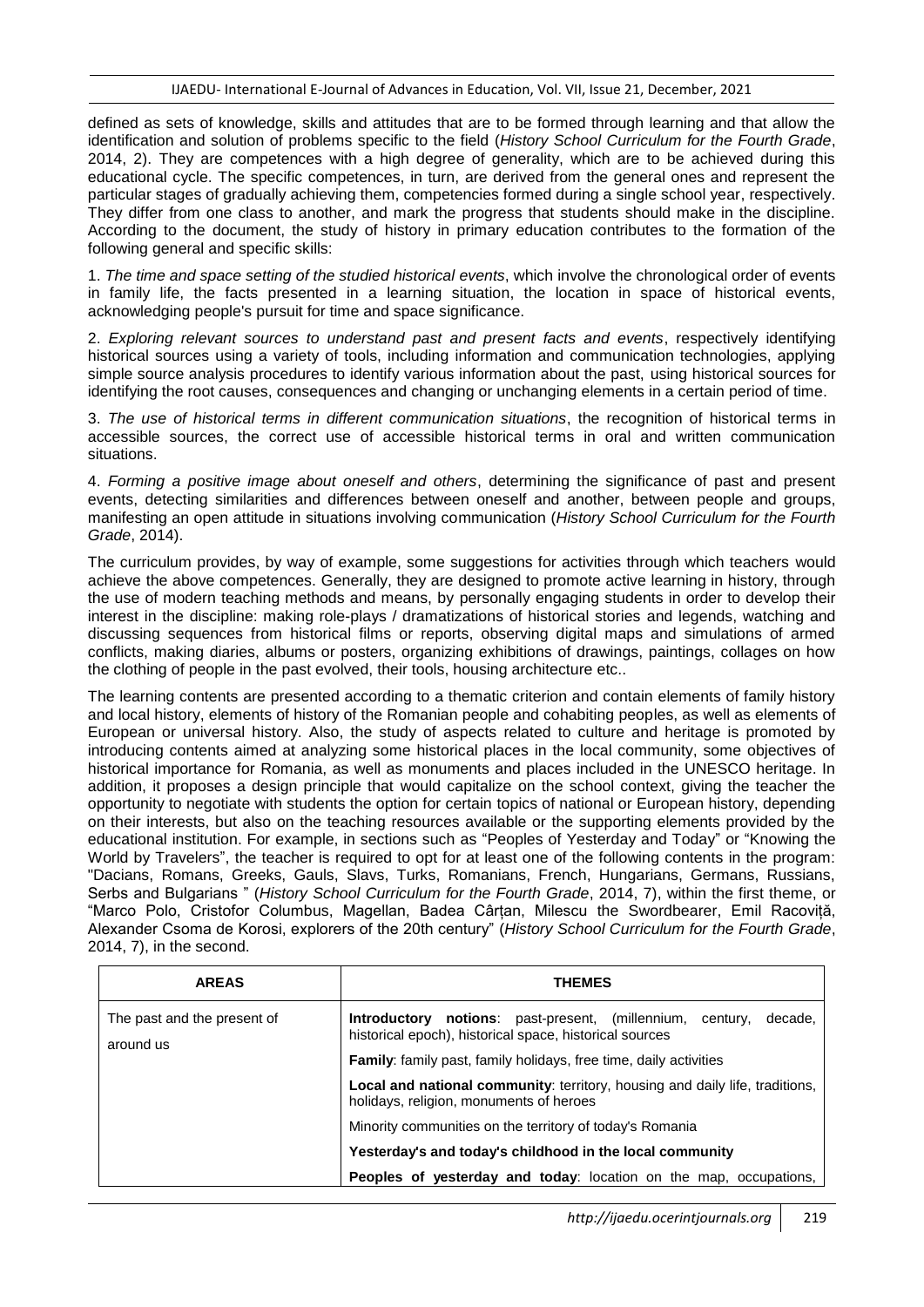IJAEDU- International E-Journal of Advances in Education, Vol. VII, Issue 21, December, 2021

|                          | traditions, customs, holidays                                                                                                                                                       |
|--------------------------|-------------------------------------------------------------------------------------------------------------------------------------------------------------------------------------|
|                          | Knowing the world through travelers                                                                                                                                                 |
| Ages, events and figures | <b>Antiquity</b>                                                                                                                                                                    |
|                          | Legends and writings of the ancients about the Dacians and Romans                                                                                                                   |
|                          | <b>Middle Ages</b>                                                                                                                                                                  |
|                          | Legendary figures of voivodes, rulers and local leaders in chronicles and<br>historical stories                                                                                     |
|                          | Transylvania - multiethnic space. Village and town in Transylvania                                                                                                                  |
|                          | medieval                                                                                                                                                                            |
|                          | Historians and chroniclers about minority personalities                                                                                                                             |
|                          | Modern age                                                                                                                                                                          |
|                          | Al. I. Cuza and the Union                                                                                                                                                           |
|                          | Carol I and independence, Carol Davila                                                                                                                                              |
|                          | Heroes of the First World War                                                                                                                                                       |
|                          | Ferdinand and the Great Union                                                                                                                                                       |
|                          | Romania at the turn of the millennia                                                                                                                                                |
| Culture and heritage     | Historic places in the community: monasteries, streets and historic<br>houses from the community, monuments of heroes, representative<br>monuments of ethnic communities in Romania |
|                          | Places of historical importance for Romania:                                                                                                                                        |
|                          | - Dacian, Greek and Roman settlements and constructions (cities                                                                                                                     |
|                          | Greeks on the Black Sea coast)                                                                                                                                                      |
|                          | - Castles and fortresses witness to historical events                                                                                                                               |
|                          | - Religious constructions and their founders                                                                                                                                        |
|                          | Monuments and places included in the UNESCO patrimony                                                                                                                               |

*Fig. 1 The contents of the 4th grade history school curriculum*

For a comprehensive approach to history, the above-mentioned curricular document recommends teachers the interdisciplinary approach to learning and activities' assessment, offering, in this regard, some concrete examples of topics that would be integratedly addressed within the Man and Society curricular area. One of them refers to the topic of the local and national community, the contents of which can be taught both from the perspective of History and from the perspective of Geography, Civic Education or Religion, contributing to the formation of specific competences for each of the mentioned disciplines.

Finally, in terms of methodology, The 4th Grade History Curriculum offers suggestions aimed at supporting teachers in designing teaching activities. In general, teachers are encouraged to use student-centered teaching-learning-assessment strategies that encourage interaction, exercise their ability to work in a team, and lead to the development of their learning and critical thinking skills. Also, as a modern means of training, a strong proposition has been made for using computer in teaching activities in order to gain access to information and communication technology, but also to carry out interactive activities that stimulate students' interest in the subject.

# **4. CONCLUSIONS**

History is a discipline with a notable contribution to students' personality shaping. Studies in the field show that its early introduction in the school curriculum helps children to better understand the world they live in and also lays the foundations of an emerging historical consciousness, thus facilitating the study completion of the discipline in later stages of schooling.

In Romania, even if the study of History begins only around the age of 10, thus from the fourth grade onward, sporadic elements of local or national history are also included in preschool education within the "Man and society" curricular area. Thus, there are lessons conceived for familiarizing preschoolers with features